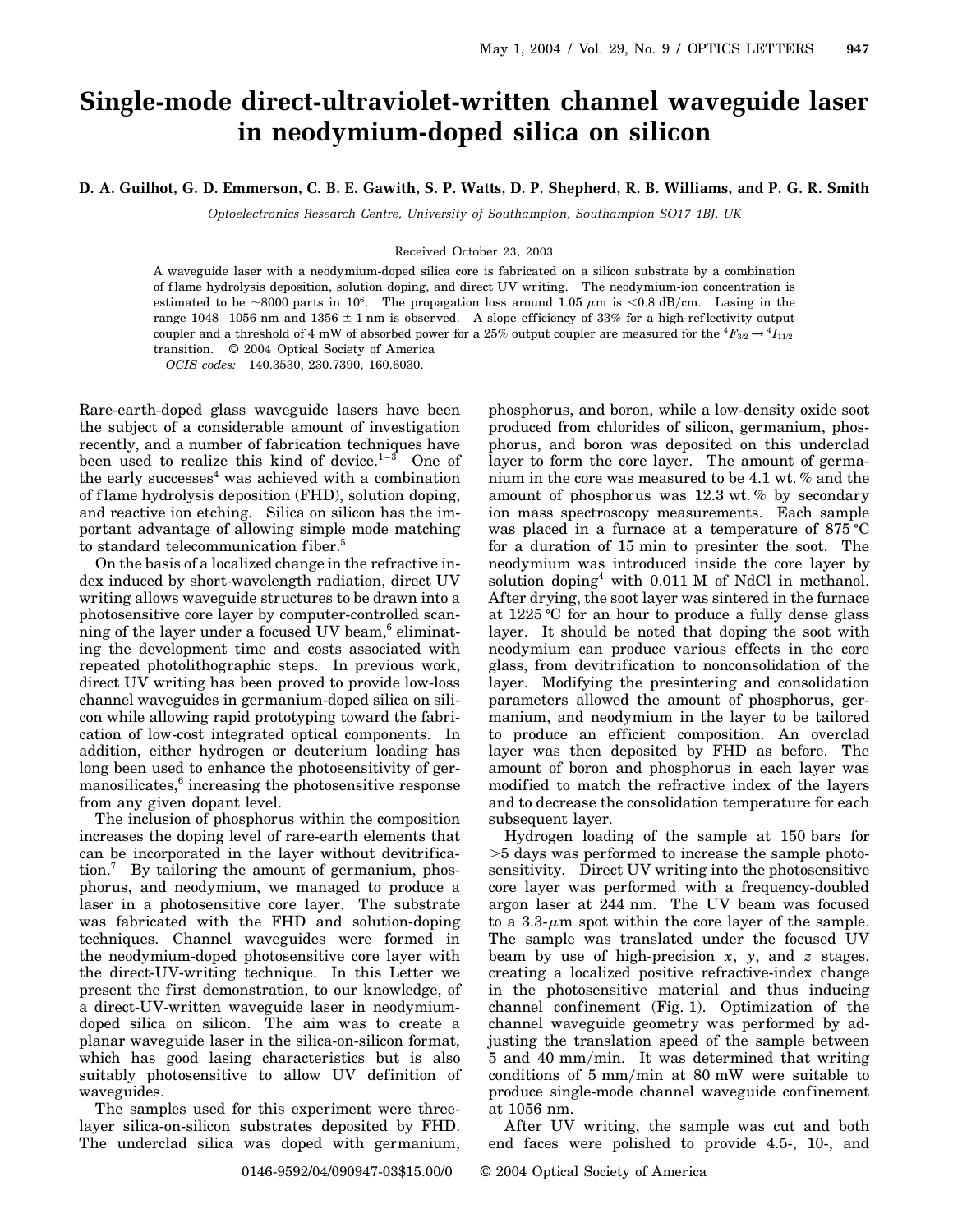

Fig. 1. Schematic diagram of the setup used to directly UV write waveguides into neodymium-doped silica.

18-mm-long samples. Characterization of the laser performance and propagation loss of the device were performed with a tunable (700–850-nm) Ti:sapphire laser for these three sample lengths. Pump radiation was focused into each buried channel waveguide by means of a  $10\times$  microscope objective. The output signal was collected with another  $10\times$  microscope objective and measured by a silicon detector placed after a filter to block transmitted pump light.

The lifetime of the neodymium  ${}^4F_{3/2} \rightarrow {}^4I_{11/2}$  transition was found to be 220  $\mu$ s from fluorescence decay measurements taken with a silicon detector and an oscilloscope. This is similar to the value of 250  $\mu$ s measured by Hattori *et al.*<sup>8</sup> for a nonuniform distribution of  $Nd^{3+}$  in planar silica. An optical absorption spectrum of the channel was measured from 450 to 1000 nm with an optical spectrum analyzer. Absorption peaks were observed at 525, 590, 680, 750, 810, and 890 nm, corresponding to the known spectrum of neodymium.<sup>9</sup> With the length of the waveguide known, the absorption coefficient in decibels per kilometer per parts per million for different peaks and the height of the absorption peaks in decibels, a value for the neodymium concentration was estimated as 8000 parts per million. Optimization of the launch was performed in relation to the fluorescence measured by a silicon detector. The absorption and launch efficiency were calculated from measurements of the input and output power from the waveguide, with the Ti:sapphire pump laser turned on and off the 810-nm absorption, yielding a launch efficiency of 84% and absorption values of 50% for the 4.5-mm-long waveguide, 90% for the 10-mm-long waveguide, and 100% for the 18-mm-long waveguide. These results suggest an absorption coefficient of approximately  $2 \text{ cm}^{-1}$ .

Laser action was achieved in the neodymium  ${}^4F_{3/2} \rightarrow {}^4I_{11/2}$  transition by butting plane mirrors to the end faces of the device and pumping a selected channel waveguide at 810 nm. The lowest pump power required to reach threshold (6 mW) was found for the 10-mm-long sample, corresponding to 4 mW of absorbed power with two high-ref lectivity mirrors. With a 25% output coupler an absorbed power threshold of 11 mW and a slope efficiency of 33% were observed [Fig. 2(a)]. Lasing was observed across a broad wavelength range 1048–1056 nm.

Laser action was also achieved in the neodymium  ${}^4F_{3/2} \rightarrow {}^4I_{13/2}$  transition at 1356 nm at a threshold of 370 mW of the absorbed power. With a value of

 $6.8 \times 10^{-21}$  cm<sup>2</sup> for the entire cross section<sup>10</sup> the theoretical threshold value should be 11.2 mW of absorbed power. We attribute this difference to the excitedstate absorption of the  ${}^4F_{3/2} \rightarrow {}^4G_{7/2}$  transition.<sup>11</sup>

Measurement of the spatial mode profile of the output from the waveguide was performed with a silicon camera and computer-based evaluation software. It was observed that the laser output was in the fundamental spatial mode, with a Gaussian mode profile in both guided directions. A guided output spot size  $(1/e^2$  intensity radius) of 4.4  $\mu$ m  $\times$  6.9  $\mu$ m elongated in the plane of the silica layer was calculated from the measured image size on the camera, which is presented in Fig. 2(b). The numerical aperture of the waveguide was measured with far-field imaging with a He–Ne laser and was found to be approximately symmetrical with a value of 0.045.

Propagation loss in the channel waveguide in the 1050-nm region was estimated from the slope efficiency and the lasing threshold results. From the threshold results and an estimated value of  $1.9 \times 10^{-20}$  cm<sup>2</sup> for the emission cross section<sup>1</sup> a value of 0.08  $\text{cm}^{-1}$  was calculated for the propagation loss coefficient  $\alpha$  with two high-reflectivity mirrors and  $0.06$  cm<sup>-1</sup> with a 25% output coupler, corresponding to a waveguide propagation loss of  $<$  0.3 dB/cm. This result was confirmed with a separate calculation on the slope efficiency, yielding an upper limit for the propagation loss of  $0.08$  dB/cm. As a check on our evaluation of the propagation loss, we also measured



Fig. 2. (a) Output power versus absorbed pump power for a 10-mm-long sample with a 25% output coupler. (b) Spatial mode profile of the output from the waveguide.

 $(b)$